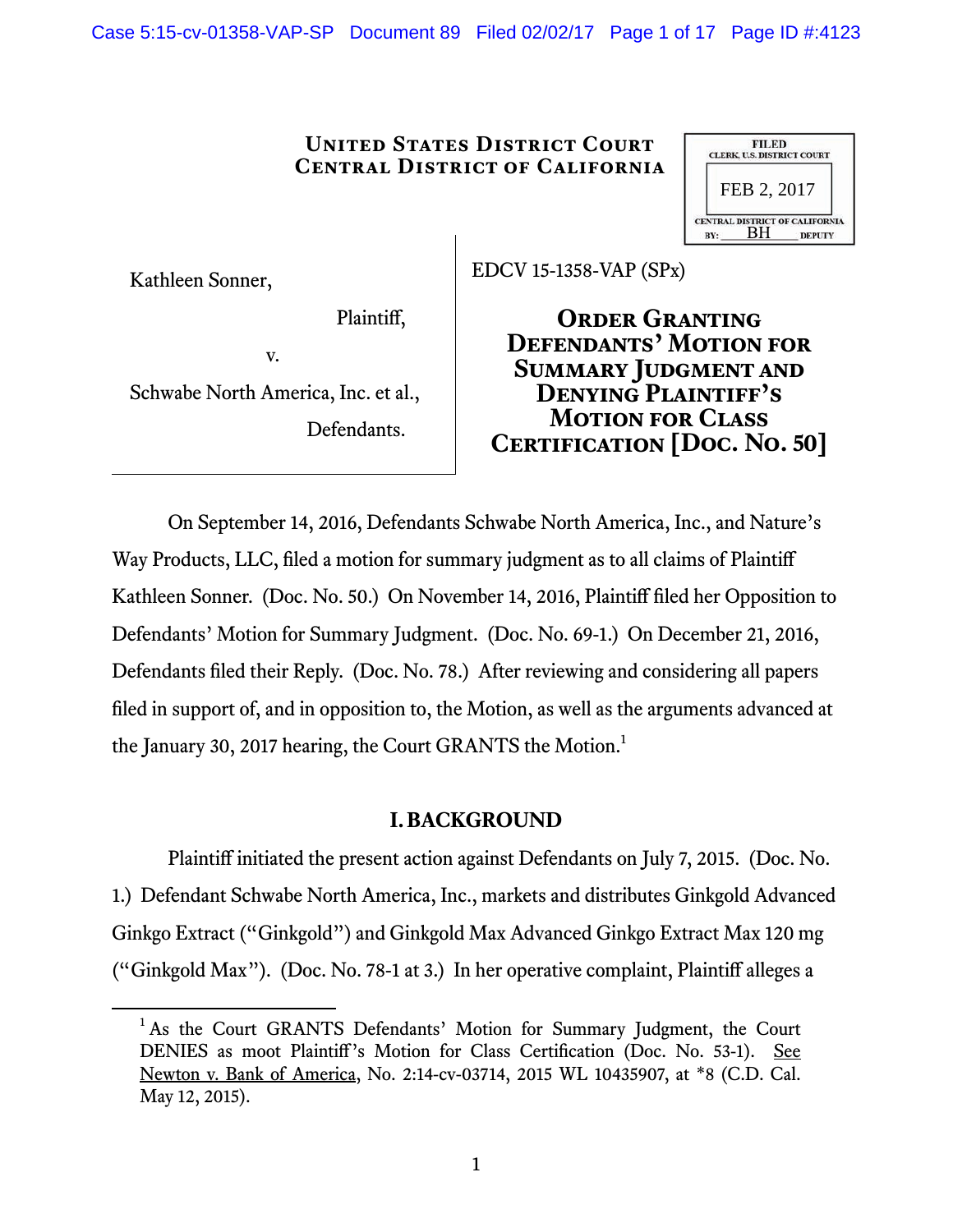variety of claims against Defendants on behalf of herself and a class of persons "who purchased [Defendants' products] Ginkgold or Ginkgold Max in the United States."<sup>2</sup> (Doc. No. 1 at 18.) Plaintiff's Complaint asserts four claims for relief against Defendants: (1) violation of the Wisconsin Unfair Trade Practices Act, Wis. Stat. section 100.20 (Wisconsin UTPA"); (2) violation of the California Unfair Competition Law, Cal. Bus. & Prof. Code section 17200, et seq. ("UCL"); (3) violation of the California Consumers Legal Remedies Act, Cal. Civ. Code section 1750, et seq. ("CLRA"); and (4) breach of express warranty. (Doc. No. 1 at 21-28.)

## **II. LEGAL STANDARD**

A motion for summary judgment or summary adjudication shall be granted when there is no genuine issue as to any material fact, and the moving party is entitled to judgment as a matter of law. Fed. R. Civ. P. 56(c); Anderson v. Liberty Lobby, Inc., 477 U.S. 242, 247-48 (1986). The moving party must show that "under the governing law, there can be but one reasonable conclusion as to the verdict." Anderson, 477 U.S. at 250.

Generally, the burden is on the moving party to demonstrate that it is entitled to summary judgment. Margolis v. Ryan, 140 F.3d 850, 852 (9th Cir. 1998); Retail Clerks Union Local 648 v. Hub Pharm., Inc., 707 F.2d 1030, 1033 (9th Cir. 1983). The moving party bears the initial burden of identifying the elements of the claim or defense and evidence that it believes demonstrates the absence of an issue of material fact. Celotex Corp. v. Catrett, 477 U.S. 317, 323 (1986).

 $\frac{1}{2}$ <sup>2</sup> Plaintiff excluded from the class "Defendants and their officers, directors and employees, and those who purchased Ginkgold or Ginkgold Max for the purpose of resale." (Doc. No. 1 at 18.)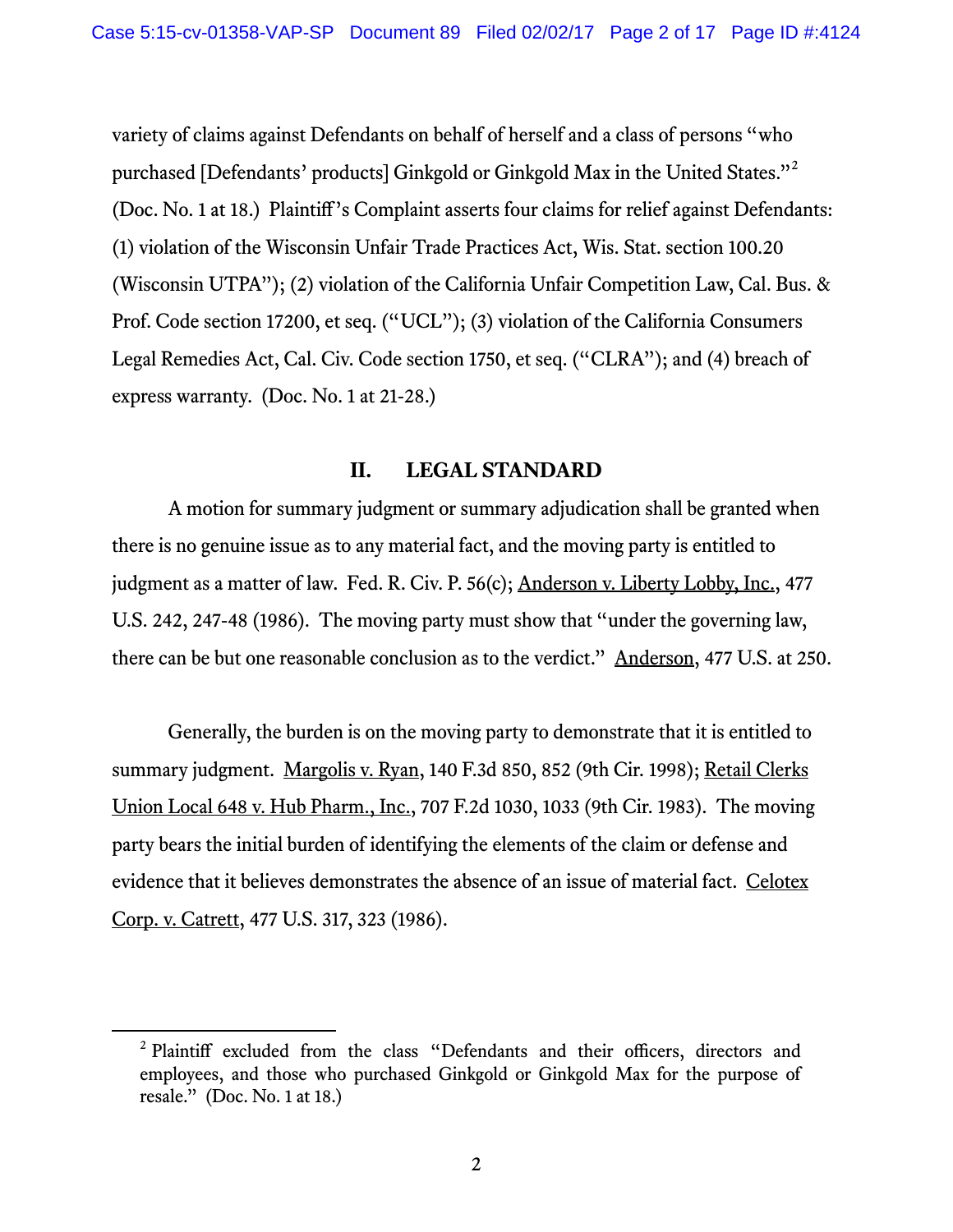Where the non-moving party has the burden at trial, however, the moving party need not produce evidence negating or disproving every essential element of the nonmoving party's case. Celotex, 477 U.S. at 325. Instead, the moving party's burden is met by pointing out that there is an absence of evidence supporting the non-moving party's case. Id.

"If a moving party fails to carry its initial burden of production, the nonmoving party has no obligation to produce anything, even if the nonmoving party would have the ultimate burden of persuasion at trial." Nissan Fire & Marine Ins. Co. v. Fritz Co., 210 F.3d 1099, 1102–03 (9th Cir. 2000). "In such a case, the nonmoving party may defeat the motion for summary judgment without producing anything." Id. at 1103.

If the moving party carries its burden of production, however, the burden then shifts to the non-moving party to show that there is a genuine issue of material fact that must be resolved at trial. See Fed. R. Civ. P. 56(e); Celotex, 477 U.S. at 324; Anderson, 477 U.S. at 256; Nissan Fire, 210 F.3d at 1103. The non-moving party must make an affirmative showing on all matters in issue by the motion as to which it has the burden of proof at trial. Celotex, 477 U.S. at 322; Anderson, 477 U.S. at 252. See also William W. Schwarzer, A. Wallace Tashima & James M. Wagstaffe, FEDERAL CIVIL PROCEDURE BEFORE TRIAL, § 14:144. "This burden is not a light one. The non-moving party must show more than the mere existence of a scintilla of evidence." In re Oracle Corp. Secs. Litig., 627 F.3d 376, 387 (9th Cir. 2010) (citing Anderson, 477 U.S. at 252).

A genuine issue of material fact will exist "if the evidence is such that a reasonable jury could return a verdict for the non-moving party." Anderson, 477 U.S. at 248. In ruling on a motion for summary judgment, a court construes the evidence in the light most favorable to the non-moving party. Barlow v. Ground, 943 F.2d 1132, 1135 (9th Cir.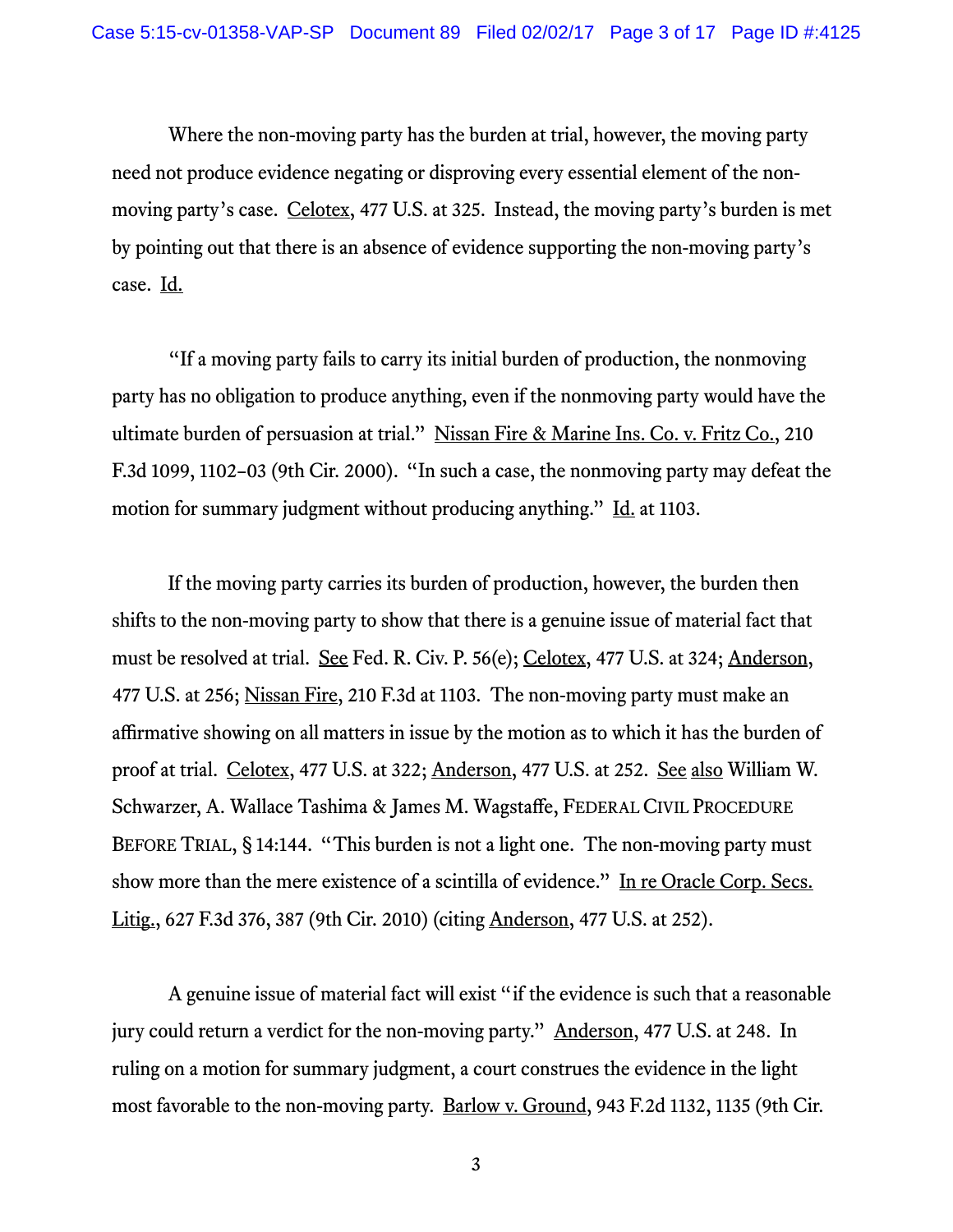1991); T.W. Elec. Serv. Inc. v. Pac. Elec. Contractors Ass'n, 809 F.2d 626, 630-31 (9th Cir. 1987).

## **III. UNCONTROVERTED FACTS**

To the extent certain facts or conclusions are not mentioned in this Order, the Court has not relied on them in reaching its decision. The Court has considered independently the admissibility of the evidence that both parties submitted and has not considered irrelevant or inadmissible evidence. The following material facts are supported adequately by admissible evidence and are uncontroverted. They are "admitted to exist without controversy" for the purposes of resolving Defendants' Motion for Summary Judgment. See L.R. 56-3.

Defendant Schwabe North America, Inc., markets and distributes Ginkgold and Ginkgold Max. (Doc. No. 78-1 at 3.) Both products contain a variety of Ginkgo biloba extract known as EGb 761. ( $\underline{Id}$  at 3-4, 13.) From at least July 2011 through August 2016, every label and package of Ginkgold and Ginkgold Max stated that the products are for "Mental Sharpness," "Memory" and "Concentration." (Id. at 13.) Travis Borchardt, Schwabe's corporate designee, testified at his deposition that the product's advertised benefits to "[m]ental sharpness, memory, [and] concentration" are "the primary reasons for Ginkgold." (Doc. No. 52-4 at 5-6.)

In August 2014, Plaintiff purchased Ginkgold and used the product for approximately two to three weeks. $3 \text{ (Doc. Nos. 50-1 at 4, 50-28 at 13, 78-1 at 4.)}$ Ultimately, she stopped taking Ginkgold because she "wasn't feeling any different."

<sup>&</sup>lt;sup>3</sup> Although Defendants argue in their Opposition to Plaintiff's Motion for Class Certification that it "appears likely that Plaintiff did not even purchase the product as she claims" (Doc. No.67 at 18), they concede Plaintiff's purchase of the product and offer no facts to dispute her alleged reason for discontinuing use for the purposes of the Motion for Summary Judgment. (See Doc. Nos. 50-1 at 9, 78-1 at 4.)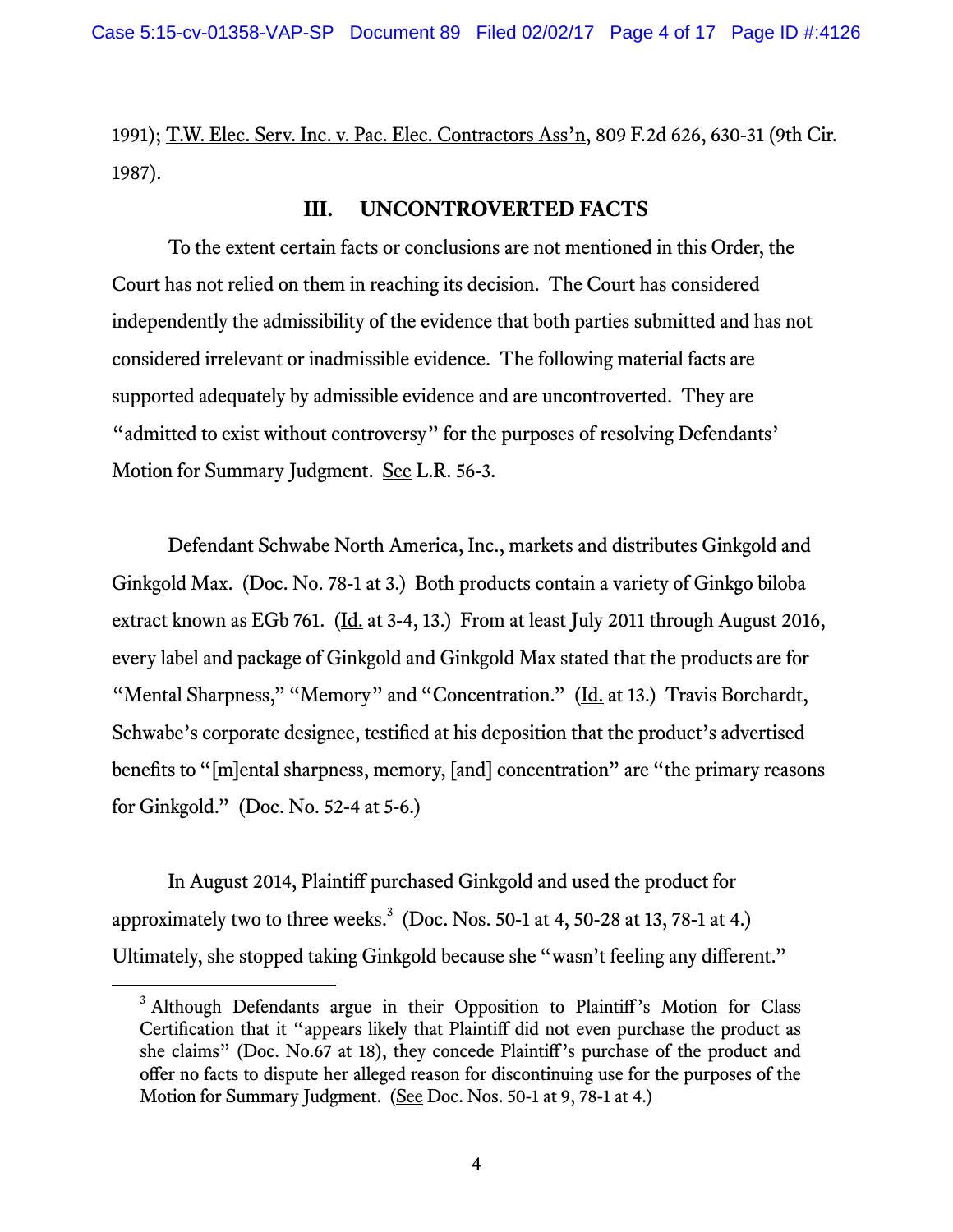(Doc. Nos. 50-1 at 4; 50-28 at 14.) Plaintiff never purchased Ginkgold Max. (Doc. No. 50-1 at 4.)

## **IV. DISCUSSION**

Defendants argue that Plaintiff lacks standing to pursue claims as to Ginkgold Max and that they are otherwise entitled to summary judgment on each of Plaintiff's claims. The Court addresses Defendants' arguments, in turn, below.

## **A. Plaintiff's Standing as to Ginkgold Max Claims**

As noted above, Plaintiff never purchased Ginkgold Max. (Doc. No. 50-1 at 4.) Defendants argue that, as Plaintiff never purchased or used Ginkgold Max, she cannot allege she was misled by the Ginkgold Max label or that Ginkgold Max caused her any injury. Hence, Defendants contend that Plaintiff lacks both Article III and statutory standing as to any claims related to Ginkgold Max.

"[A] Plaintiff may have standing to assert claims for unnamed class members based on products he or she did not purchase so long as the products and alleged misrepresentations are substantially similar." <u>Brown v. Hain Celestial Grp., Inc.</u>, 913 F. Supp. 2d 881, 890 (N.D. Cal. 2012); see also Astiana v. Dreyer's Grand Ice Cream, Inc., No. C-11-2910, 2012 WL 2990766, at \*11 (N.D. Cal. July 20, 2012) (noting that, in cases that decide whether individual plaintiffs have standing to represent purchasers of other products, "the critical inquiry seems to be whether there is sufficient similarity between the products purchased and not purchased"); Dysthe v. Basic Research LLC, No. 09– 8013, 2011 WL 5868307 (C.D. Cal. June 13, 2011) (holding that a plaintiff did not have standing over claims related to a product she did not purchase because "[h]aving a few common ingredients is simply not enough to show the Products are the same or even 'nearly identical'").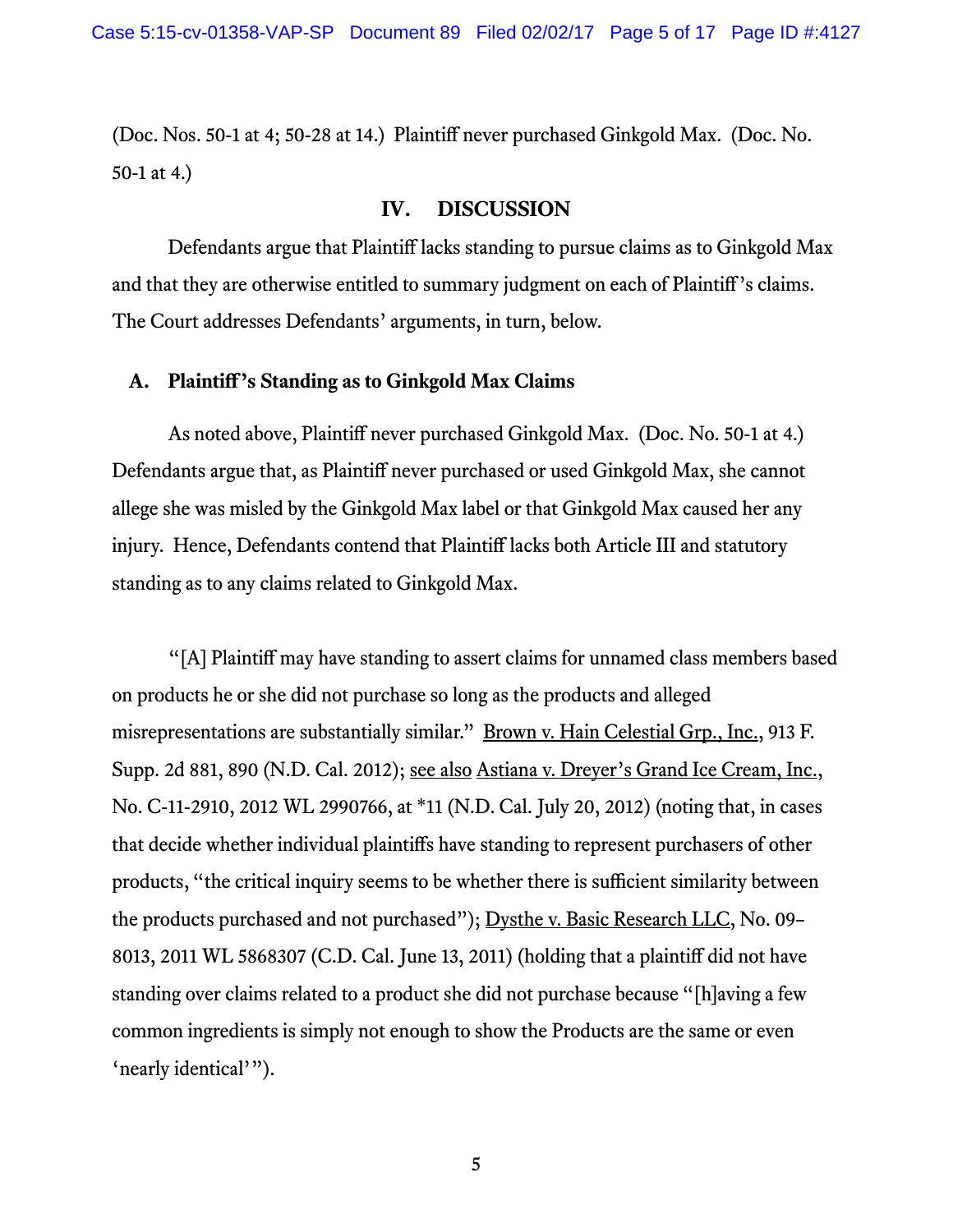Here, the products in question are essentially identical. Both Ginkgold and Ginkgold Max are marketed under the same contested benefit—that they are for "Mental Sharpness," "Memory" and "Concentration"—and feature the same active ingredient, EGb 761. The only difference between the products is the amount of EGb 761. As the Parties here dispute whether <u>any amount</u> of EGb 761, or Ginkgo biloba, provides cognitive benefits, the amount of the ingredient in each product is irrelevant. Accordingly, the Court holds that the products are substantially similar and Plaintiff has standing to assert claims related to both products.

#### **B. Wisconsin UTPA Claim**

 In her complaint, Plaintiff alleges that Defendants violated the Wisconsin UTPA by misrepresenting on the labels of their products that the products contain "Clinical Ginkgo Extract." Misrepresentation claims under the Wisconsin law require that "1) the defendant must have made a representation of fact to the plaintiff; 2) the representation of fact must be false; and 3) the plaintiff must have believed and relied on the misrepresentation to his detriment or damage." Tietsworth v. Harley-Davidson Inc., 270 Wis. 2d 146, 157 (2004); see also Wyatt v. Phillip Morris USA, Inc., No. 09-c-0597, 2013 WL 4046334, at \*4-6 (E.D. Wis. Aug. 8, 2013) (noting a plaintiff's claim under the Wisconsin Deceptive Trade Practices Act was "virtually indistinguishable" from his claim under the Wisconsin UTPA and applying the above standard to both claims).

 Plaintiff now concedes that the words "Clinical Ginkgo Extract" do not appear on the packaging of the Ginkgold product she purchased. (Doc. No. 78-1 at 5.) As Plaintiff has failed to establish that Defendants misrepresented that their product contained "Clinical Ginkgo Extract," Plaintiff cannot show that she relied on the alleged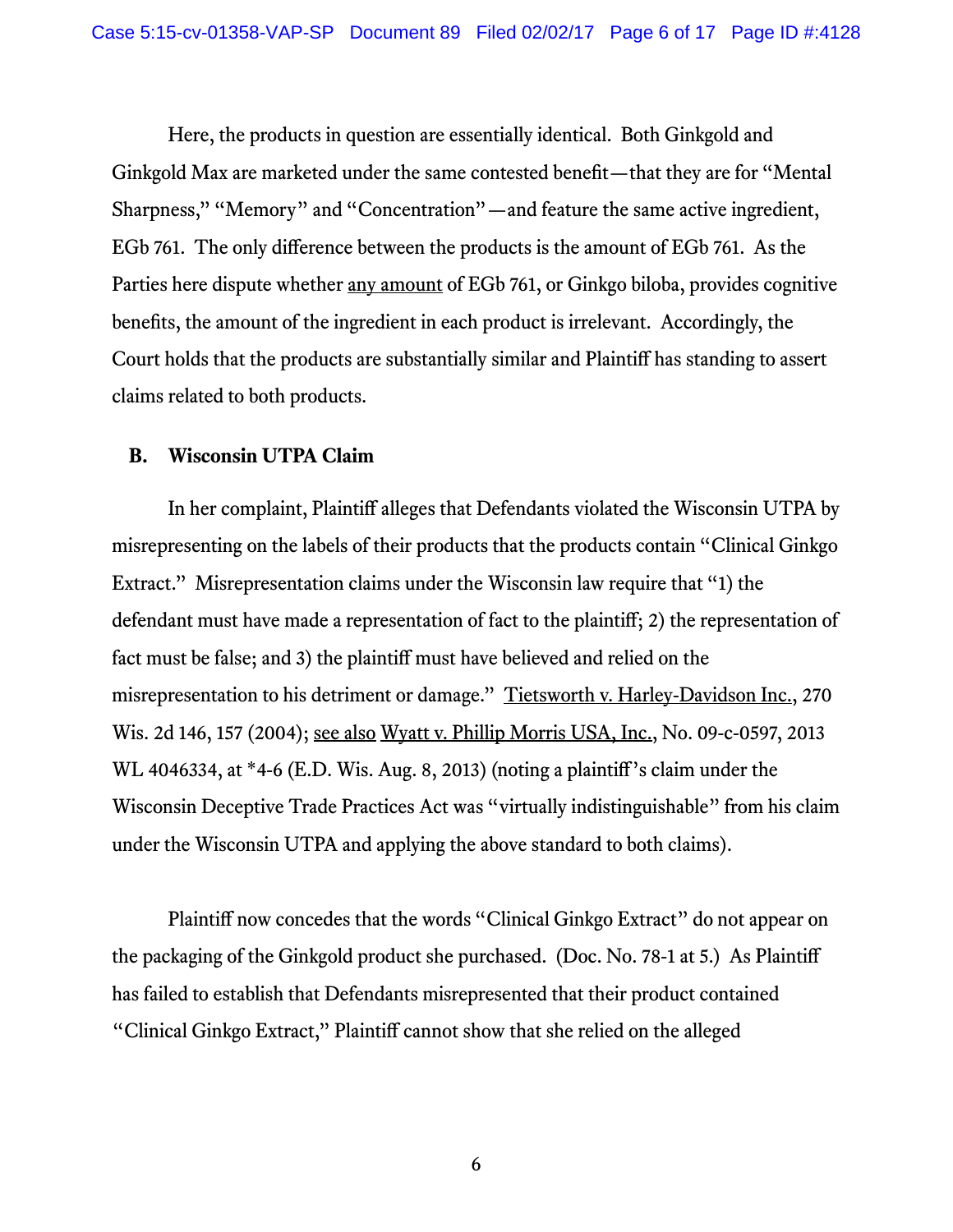misrepresentation. Accordingly, the Court GRANTS Defendant's Motion for Summary Judgment as to Plaintiff's UTPA claim.<sup>4</sup>

## **C. California UCL and CLRA claims**

California's UCL prohibits any "unfair, deceptive, untrue or misleading advertising." Cal. Bus. & Prof. Code sections 17200, 17500. Each prong is separately actionable. Kearns v. Ford Motor Co., 567 F.3d 1120, 1127 (9th Cir. 2009). The CLRA generally prohibits "unfair methods of competition and unfair or deceptive acts or practices." Cal. Civ. Code section 1770.

"[C]laims under these California statutes are governed by the 'reasonable consumer' test." Williams v. Gerber Products Co., 552 F.3d 934, 938 (9th Cir. 2008). "Under the reasonable consumer standard, [plaintiffs] must show that members of the public are likely to be deceived. The California Supreme Court has recognized that these laws prohibit not only advertising which is false, but also advertising which[,] although true, is either actually misleading or which has a capacity, likelihood or tendency to deceive or confuse the public." Id. (internal citations omitted). Plaintiff contends that Defendants violated both the UCL and CLRA through deceptive advertising that suggested that using Ginkgold and Ginkgold Max would provide cognitive benefits for consumers.

 $\overline{4}$ <sup>4</sup> Plaintiff's argument that her UTPA claim should survive summary judgment on the ground that the phrase "Clinical Ginkgo Extract" is substantially similar to "Advanced Ginkgo Extract" is without merit. As noted above, the "substantially similar" standard may provide standing for Plaintiffs to assert claims relating to products she did not purchase. Defendants, however, do not challenge Plaintiff's standing as to this claim; they attack her UTPA claim on the merits. Moreover, Plaintiff has offered no evidence in support of her claim that the two phrases are substantially similar.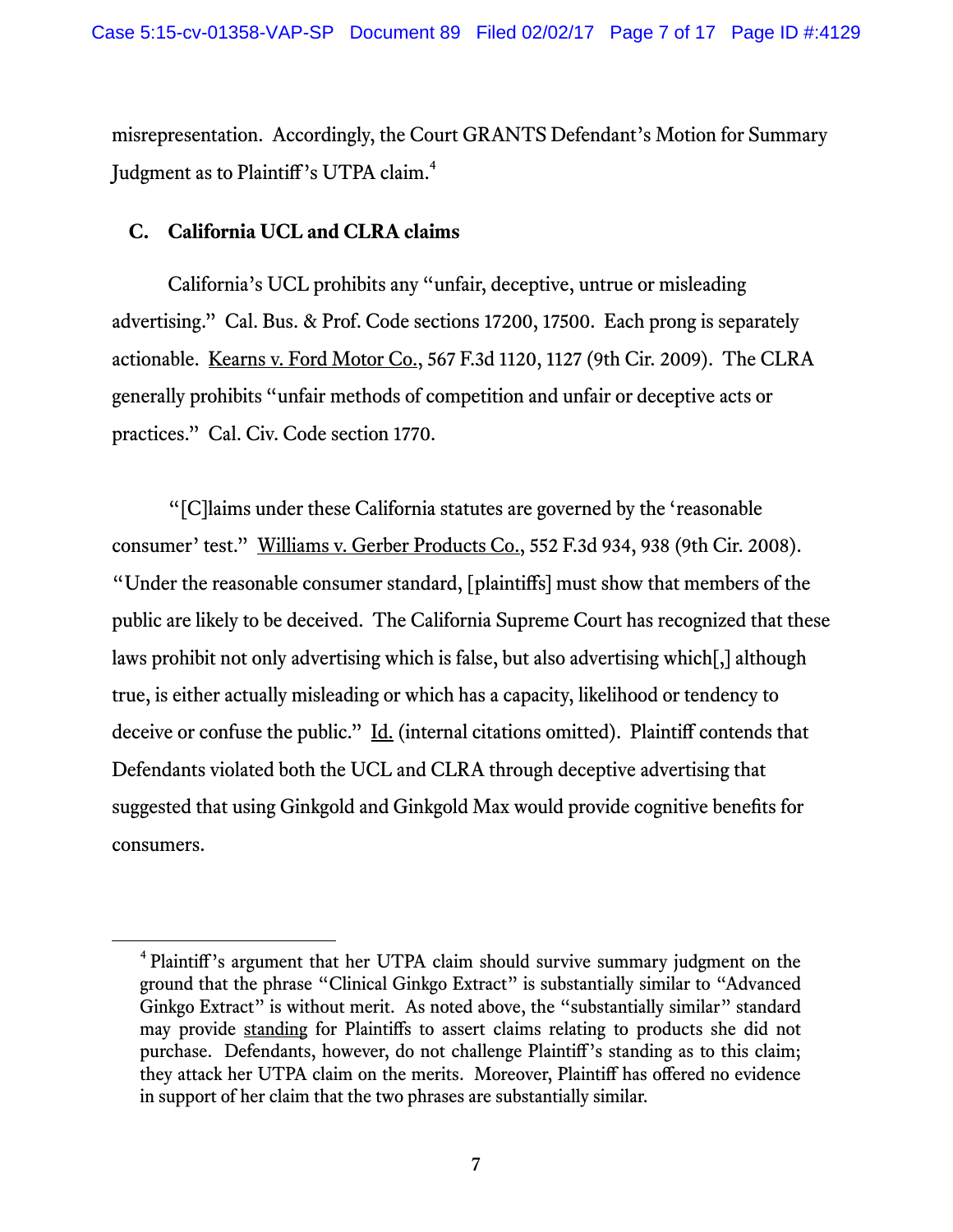#### **1. Lack of Substantiation**

As a threshold issue, the Parties vigorously dispute whether Plaintiffs UCL and CLRA claims qualify as "lack of substantiation" claims and thus are barred under California law. See Stanley v. Bayer Healthcare LLC, No. 11–862, 2012 WL 1132920, at \*3 (S.D. Cal. Apr.3, 2012) (granting defendant's motion for summary judgment on a plaintiff's UCL and CLRA claims because, under California law, only prosecuting authorities—not private individuals—can bring an action for lack of substantiation); Fraker v. Bayer Corp., No. 08-1564, 2009 WL 5865687, at \*8 (E.D. Cal. Oct.6, 2009) (dismissing UCL and CLRA claims because "there is no private remedy for unsubstantiated advertising" and explaining that, in order to maintain a false advertising action, "Plaintiff will be required to adduce evidence sufficient to present to a jury to show that Defendant's advertising claims with respect to the Product are actually false; not simply that they are not backed up by scientific evidence"). "The purpose of allowing only prosecuting authorities, and not private persons, to seek substantiation of advertising claims under Cal. Bus. & Prof. Code § 17508 is to 'prevent undue harassment of advertisers' and provide 'the least burdensome method of obtaining substantiation for advertising claims.'" Stanley, 2012 WL 1132920, at \*3.

"[I]n a false advertising case under the UCL and CLRA, the plaintiff 'bears the burden of proving that the defendant's advertising claim is false or misleading.'" <u>Johns v.</u> Bayer Corp., No. 09-cv-1935, 2013 WL 1498965, at \*30 (S.D. Cal. Apr. 10, 2013) (citing Nat'l Council Against Health Fraud, Inc. v. King Bio Pharm., Inc.*,* 107 Cal. App. 4th 1336, 1342 (Cal. Ct. App. 2003)); see also Eckler v. Wal-Mart Stores, Inc., No. 12-CV-727-LAB-MDD, 2012 WL 5382218, at \*3 (S.D. Cal. Nov. 1, 2012) ("There is a difference, intuitively, between a claim that has no evidentiary support one way or the other and a claim that's actually been disproved. In common usage, we might say that both are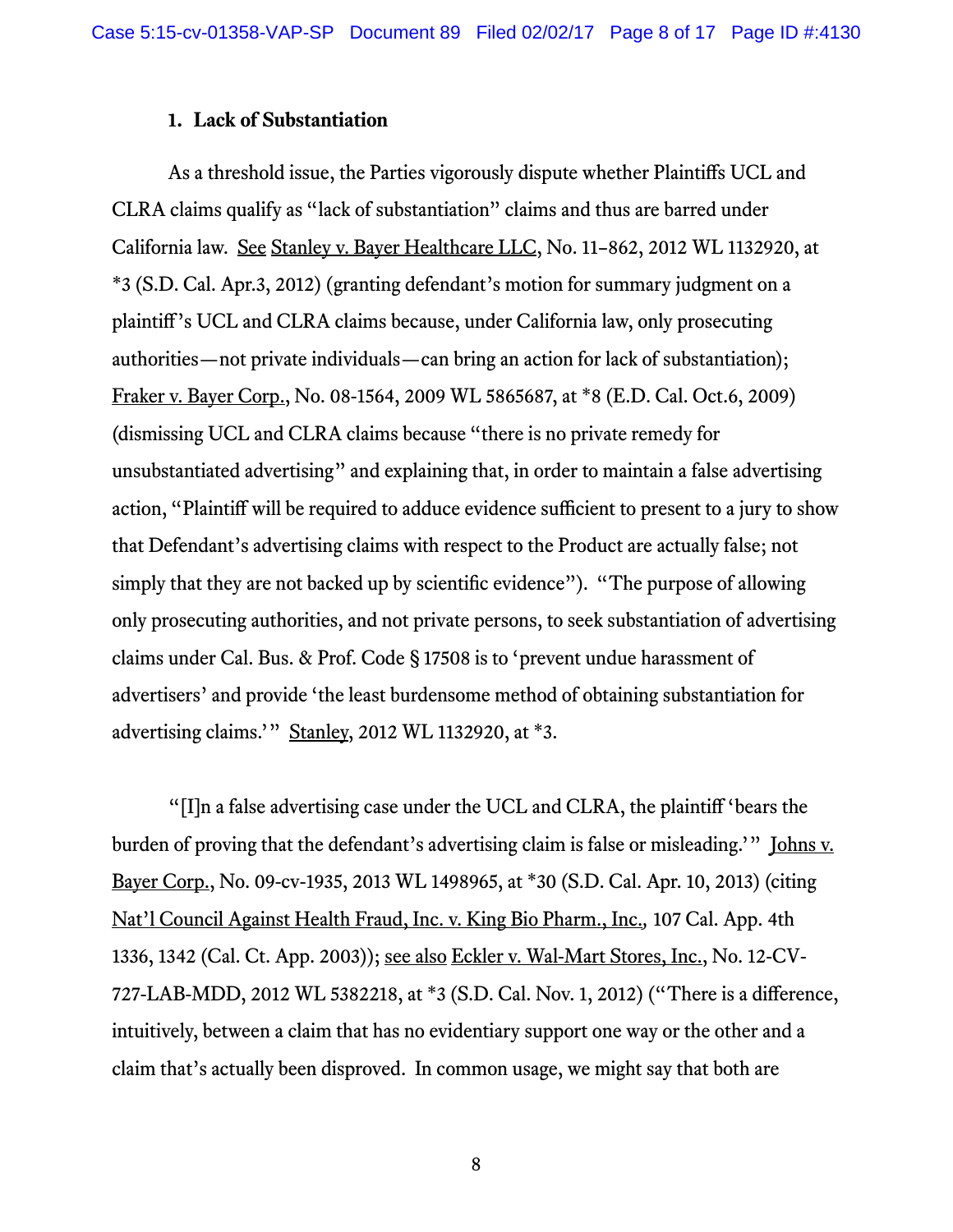'unsubstantiated,' but the caselaw (and common sense) imply that in the context of a false advertising lawsuit an 'unsubstantiated' claim is only the former.").

Here, Plaintiffs do more than merely claim that Defendants lack substantiation for their advertising claims; they provide affirmative evidence of scientific reports concluding that Ginkgo biloba does not appear to provide cognitive health benefits. See Eckler, 2012 WL 5382218, at \*3 (denying a motion to dismiss because, "[t]o the extent [the plaintiff] points to studies that allegedly debunk the purported benefits of glucosamine hydrochloride, she isn't just saying those benefits are unsubstantiated. She is saying they are positively false."). Plaintiff's expert, Dr. Beth E. Snitz, analyzed several clinical studies and meta-analyses to conclude that "Ginkgo biloba is no more effective than [a] placebo for improving cognitive functioning or preventing cognitive decline." (Doc. No. 53-10 at 4.) Of course, Defendants counter Snitz's conclusion through the testimony of their own expert, Dr. Alan F. Schatzberg, and the reports he cites. (Doc. No. 50-3.) Following his own review of clinical studies and meta-analyses, Schatzberg concludes that "credible scientific evidence . . . exists, to support the statement that Ginkgo biloba is 'for mental sharpness, memory & concentration' and available scientific literature has shown that consuming Ginkgo biloba supports 'mental activity' and 'cognitive function.'" (Doc. No. 50-3 at 22.) The relevant inquiry, therefore, is whether a reasonable juror could find that Plaintiff has proven that Defendants' advertising claims are false or misleading despite Defendants' evidence to the contrary. Johns v. Bayer Corp., 2013 WL 1498965, at \*30, \*32-33; see also Mullins v. Premier Nutrition Corp., 178 F. Supp. 3d 867, 893 (N.D. Cal. 2016) ("[I]f the scientific record is equivocal, then summary judgment is appropriate because no reasonable jury could conclude that the representations are false or misleading. . . . Thus, the first question is whether a jury could logically conclude that the scientific evidence is unequivocal or such that [Defendants have] used it in a misleading fashion.").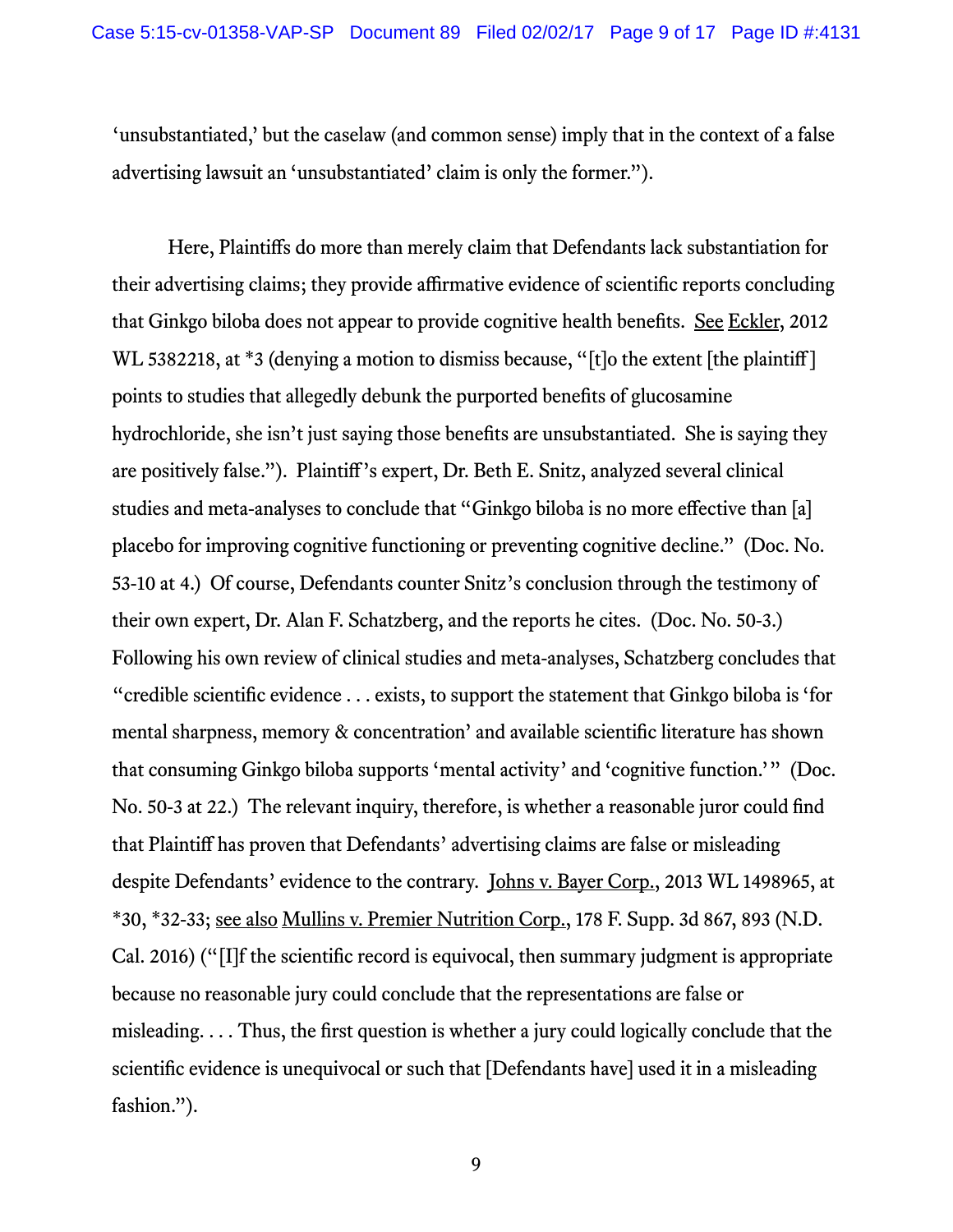#### **2. Battle of the Experts**

"A fundamental principle of evidence-based medicine is that the strength of medical evidence supporting a therapy or strategy is hierarchical. When ordered from strongest to weakest, systematic review of randomized trials (meta-analysis) is at the top, followed by single randomized trials, systematic reviews of observational studies, single observational studies, physiological studies, and unsystematic clinical observations." FEDERAL JUDICIAL CENTER, REFERENCE MANUAL ON SCIENTIFIC EVIDENCE 1, 723-24 (3d ed. 2011), available at http://www.fjc.gov/public/pdf.nsf/lookup/SciMan3D01.pdf/ \$file/SciMan3D01.pdf; see also In re Neurontin Mktg. & Sales Practices Litig., 712 F.3d 21, 48-49 (1st Cir. 2013) (holding that "the totality of the evidence" supported a holding that the plaintiff "met its burden by showing that [a drug] was ineffective" because "numerous [double-blind randomized controlled trials] indicated the drug is ineffective" and the defendant's "claimed evidence of [the drug's] efficacy came from less convincing sources").

Snitz contends that Defendants, and more specifically Schatzberg, unreasonably ignore this hierarchy to promote a false conclusion that Ginkgo biloba provides cognitive benefits. In support of that argument, Snitz relies on three quantitative meta-analyses: Canter & Ernst (2007), Laws et al. (2012), and Birks & Evans (2009). "Meta-analyses pool the results of clinical trials 'to arrive at a single figure to represent the totality of the studies reviewed.' . . . Among types of medical evidence, meta-analysis is considered the strongest." Mullins, 178 F. Supp. 3d at 884 (citing REFERENCE MANUAL ON SCIENTIFIC EVIDENCE,  $\frac{\text{supra}}{\text{arg}}$ , at 607, 723).

The Canter & Ernst (2007) review concluded that "collated evidence from 15 randomised clinical trials provides no convincing evidence that *G. biloba* extracts ingested either as a single dose or over a longer period has a positive effect on any aspect of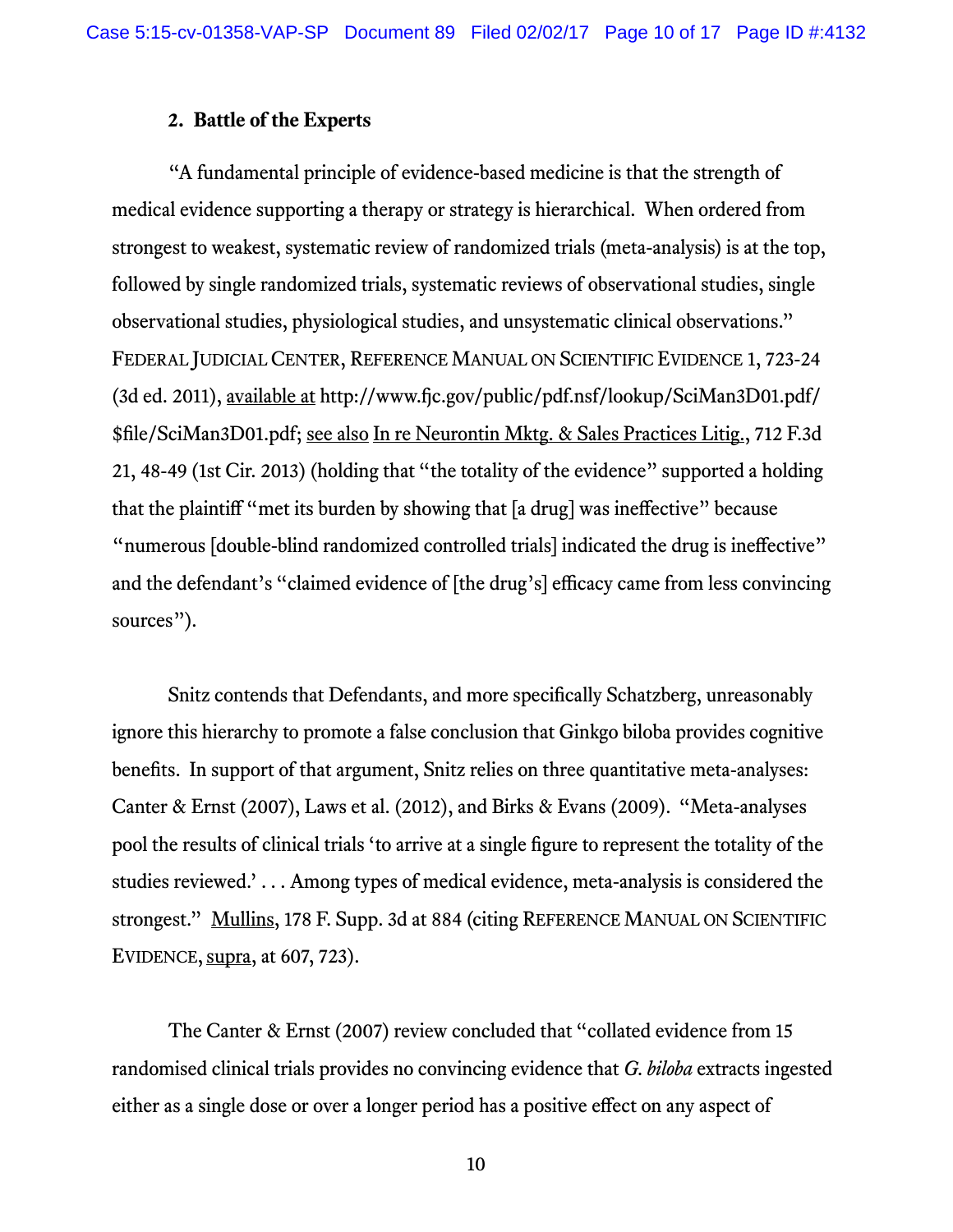cognitive performance in healthy people under the age of 60 years." (Doc. No. 53-15 at 14.) The Laws et al. (2012) review included data from ten randomized clinical trials and concluded that "[t]he key findings from this meta-analysis are that *G. biloba* has no significant impact on memory, executive function or attention with all effect sizes nonsignificant and effectively at zero." (Doc. No. 53-10 at 9-10.) The Birks & Evans (2009) review included data from 36 double-blind randomized clinical trials and concluded that "[t]here is no convincing evidence that Ginkgo biloba is efficacious for dementia and cognitive impairment." (Doc. No. 53-13 at 7.) In its "Main results" and "Plain Language Summary" sections, the Birks & Evans (2009) review noted that "[o]f the four most recent trials to report results, three found no difference between Ginkgo biloba and placebo, and one reported very large treatment effects in favour of Ginkgo biloba." (Doc. Nos. 53-13 at 7.)

Snitz also relies upon two recent clinical studies: the National Institutes of Healthfunded Ginkgo Evaluation of Memory Study of 2009 ("GEM Study") and the GuidAge Study of 2012 ("Vellas Study"). Courts have noted that randomized clinical trials are "the gold standard for determining the relationship of an agent to a health outcome." Mullins, 178 F. Supp. 3d at 882. In GEM, the authors determined that there was "no difference between G. biloba and placebo on change over time in any of the five measured cognitive domains (memory, attention, executive functions, language and visuospatial abilities)." (Doc. No. 53-10 at 7-8.) Likewise, the Vellas study determined that there was "no significant difference between G. biloba and placebo groups after five years in the incidence of [Alzheimer's Disease]" and that, therefore, "the treatment was not effective for prevention of dementia." (Doc. No. 53-10 at 8.) Finally, Snitz cites a smaller and earlier review, Solomon et al. (2002), which determined that, "when taken following the manufacturer's instructions, ginkgo provides no measureable benefit in memory or related cognitive function to adults with healthy cognitive function." (Doc. No. 53-17 at 2.)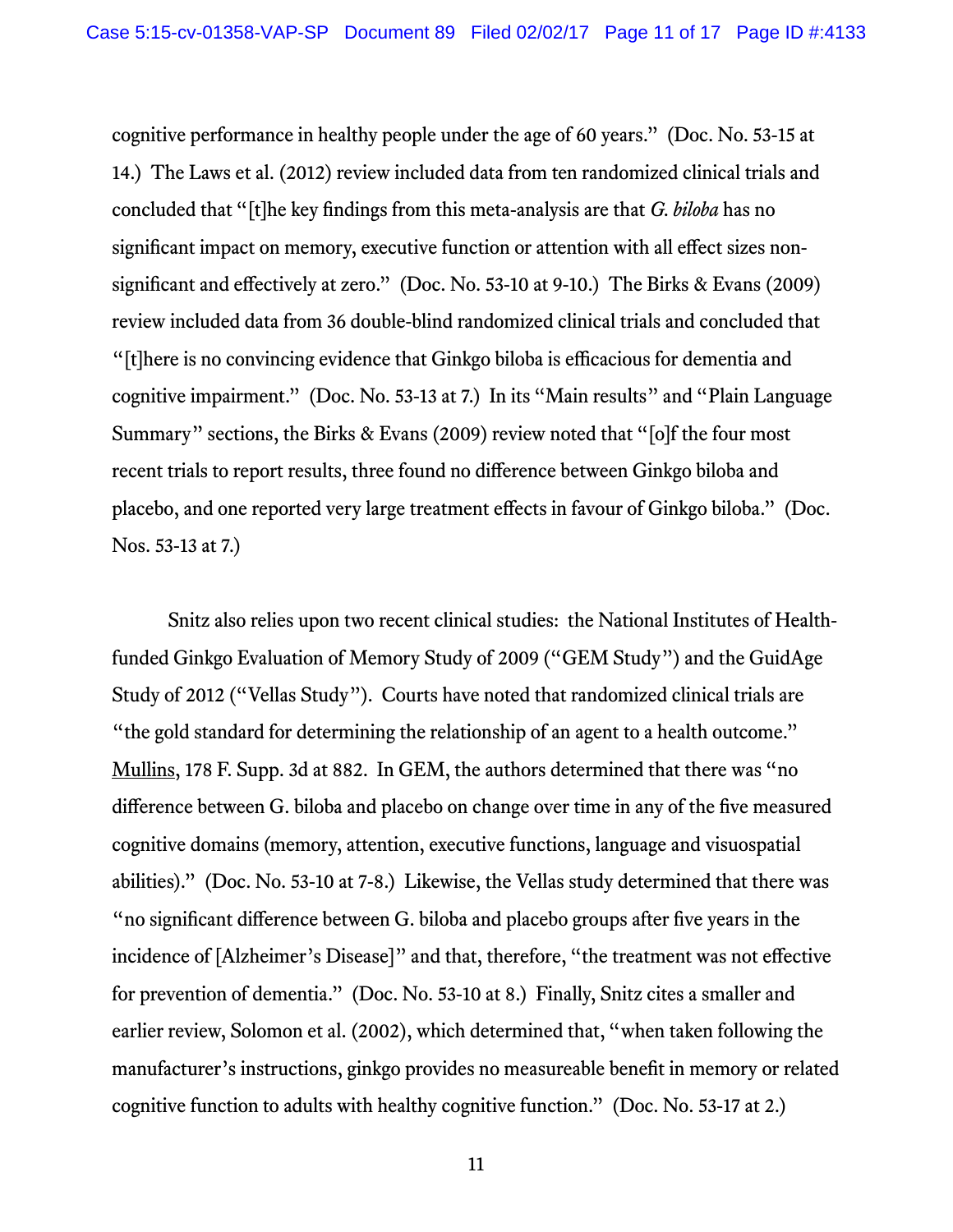Schatzberg, for his part, supports his conclusion by relying upon the Mix & Crews (2000) report, which summarizes a meta-analysis and five scientific studies. Schatzberg notes that the Hopfermuller (1994) "meta-analysis of 11 controlled trials of *Ginkgo biloba* extract LI 1370 (which has the same standardized formula as EGb 761) in patients suffering from 'cerebral insufficiency' confirmed the effectiveness of the extract (as compared to controls) in seven studies, while in one study, the findings were inconclusive." (Doc. No. 50-3 at 11 (citing Hopfermuller, 1994); Ex. Q.) In addition, Schatzberg states that the five scientific studies noted in the Mix & Crews (2000) report "show[] that patients who have received Ginkgo biloba extract have been 'noted to exhibit improvements in such cognitive functions as memory (e.g., short-term, verbal [Grassel, 1992; Hofferberth, 1994; Semlitsch et al., 1995]), learning rate (Grassel, 1992), speed of information processing (Allain et al., 1993), speed of responses (Rai et al., 1991), and attention (Hofferberth, 1994), as compared to placebo controls." (Doc. No. 50-3 at 11; Ex. Q). Snitz criticizes Schatzberg's reliance on the meta-analysis and the five studies, which were all completed in the 1990s, in lieu of the more-recent reviews she relies on.<sup>5</sup> (Doc. No. 71-1 at 2-3.) Snitz, however, offers no support for the assertion that experts must always rely upon the most recent studies to reach a conclusion and otherwise offers no criticism of the various studies' methods or design in completing their review.<sup>6</sup>

<sup>&</sup>lt;sup>5</sup> At the hearing on this Motion, Plaintiff's counsel argued that the meta-analysis relied upon by Defendants was updated in 2009 to reach a different conclusion. This characterization is not supporting in the record.

<sup>&</sup>lt;sup>6</sup> As noted below, Snitz offers evidence that a later Mix & Crews study from 2002 is susceptible to an inference of potential bias in its conclusions because the study was funded by members of the industry with an interest in the outcome of the study, including Defendant Nature's Way Products, LLC. She makes no such claim as to the Mix & Crews (2000) review.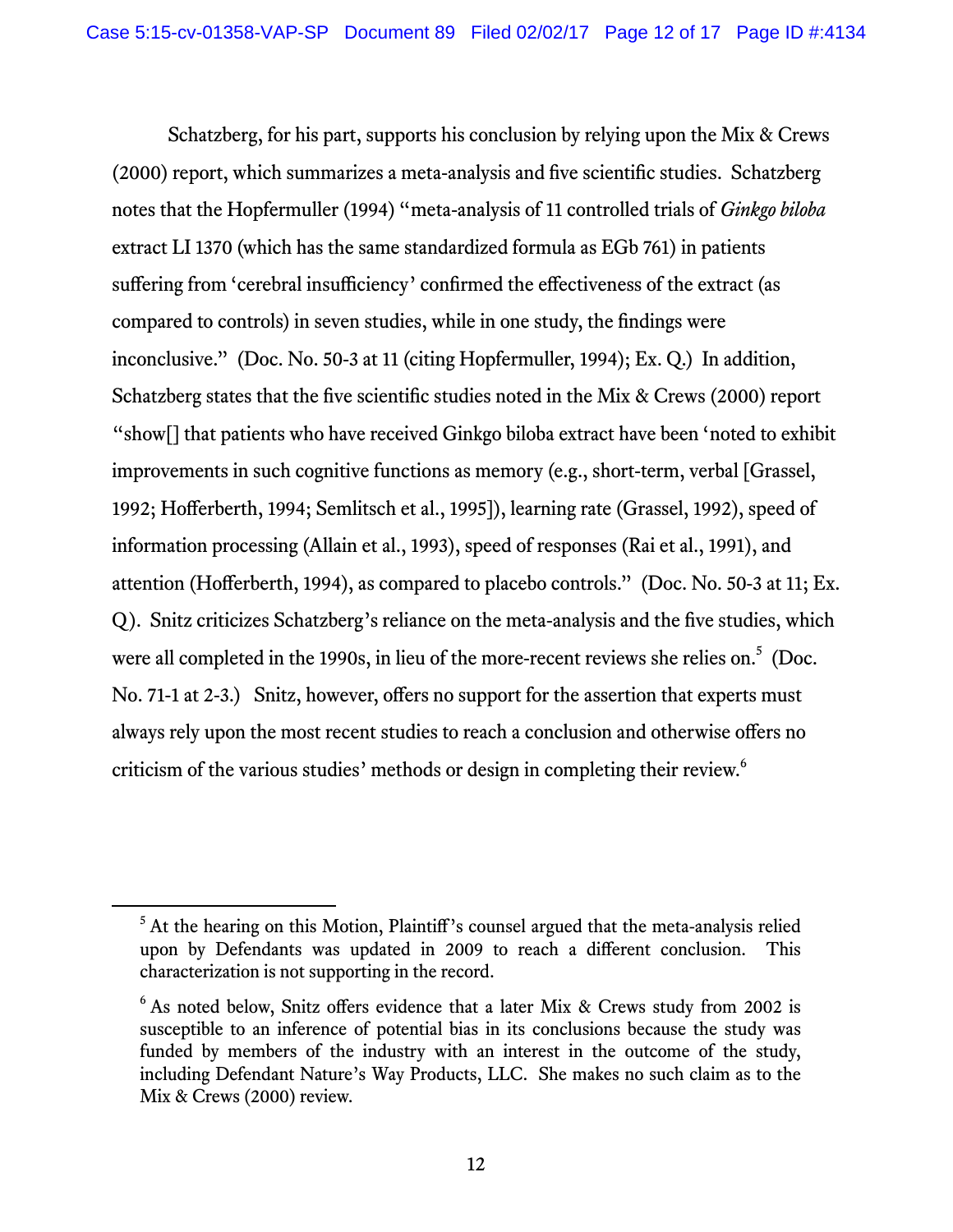Moreover, Schatzberg cites to several other clinical studies, including recent ones, that are consistent with the Hopfermuller (1994) meta-analysis and the other studies cited in the Mix & Crews (2000) report. For example, Herrschaft et al. (2012) concluded that treatment with Ginkgo biloba extract "resulted in a significant and clinically relevant improvement in cognition, psychopathology, functional measures and quality of life of patients and caregivers." (Doc. Nos. 50-3 at 14, 50-7 at 2.) Grass-Kapanke et al. (2011) found that the results of their study showed "consistent numerical superiority of EGb 761 in cognitive tests, indicating that there is a signal for improved memory and concentration in EGb 761-treated patients." (Doc. Nos. 50-3 at 15, 50-8 at 5.) Finally, Le Bars et al. (1997) concluded that Ginkgo biloba extract was "safe and appears capable of stabilizing and, in a substantial number of cases, improving the cognitive performance and social functioning." (Doc. Nos. 50-3 at 13-14, 50-6 at 2.)

The only criticism that Snitz offers of the Herrschaft et al. (2012), Grass-Kapanke et al (2011), and Le Bars et al (1997) studies is that they conflict with the Birks & Evans (2009) review, which Snitz argues is the most authoritative source of review and synthesis.<sup>7</sup> Taking issue with the strength or significance of the studies, however, is not enough to prove their falsity. See Scheuerman v. Nestle Healthcare Nutrition, Inc., No. 10-3684, 2012 WL 2916827, at \*8 (D. N.J. July 17, 2012) ("While Plaintiffs' experts take issue with the strength and significance of these studies, their criticisms do not satisfy Plaintiffs' burden of demonstrating that the 'clinically shown' advertising claims are false or misleading."). As Plaintiff has fail to offer "principled critiques of each of the studies finding beneficial effects of [Defendants' products]," she has not met her burden to

 $\overline{7}$  $7$  The Birks & Evans review was a "Cochrane systematic review," and Snitz states such reviews "are highly regarded in the international health sciences community as authoritative, reliable and independent." (Doc. No. 53-10 at 10.) Schatzberg concedes that Cochrane reviews are "venerable," but notes that "[m]any of the Cochrane reviews have been criticized in high level, peer-reviewed journals." (Doc. No. 78-2 at 10.)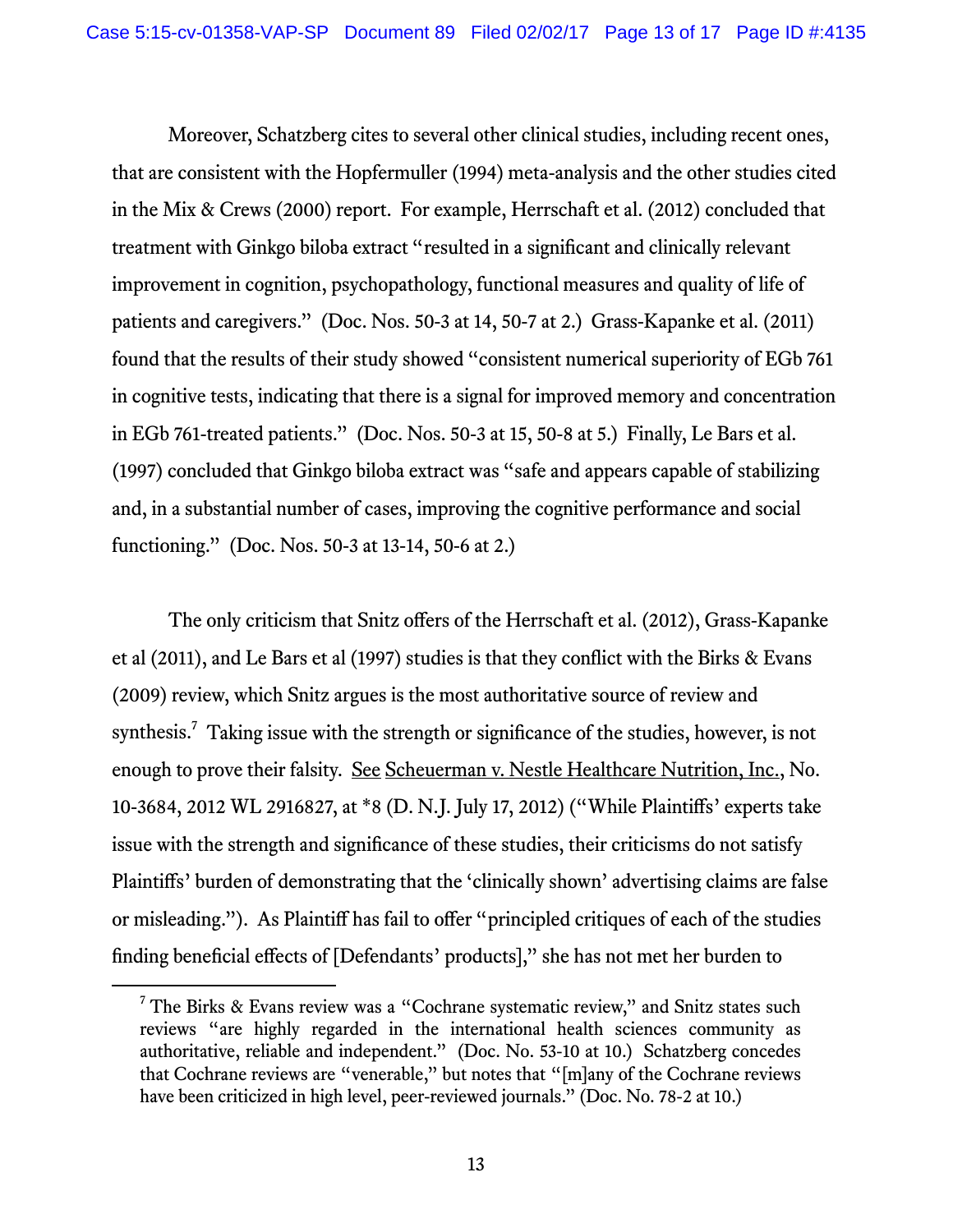established that "a jury could logically conclude that the scientific evidence is unequivocal."  $\frac{Mullins}{178}$  F. Supp. 3d at 893, 896. $^8$ 

### *3. Mullins*

The Parties dispute whether Mullins, 178 F. Supp. 3d 867 (N.D. Cal. 2016), compels a different result. It does not. In Mullins, the plaintiff brought almost identical UCL and CLRA claims against a defendant that had marketed its product as beneficial for keeping joints flexible and lubricated. <u>Id.</u> at 889. The defendant offered expert testimony and scientific evidence that its product did produce the advertised health benefits, and the plaintiff countered with her own expert testimony and scientific evidence that the product did not produce such benefits. Id. at 882-87. The court determined that the plaintiff had met her burden to establish that a reasonable jury could find the defendant's claims were provably false by offering "principled, supported critiques of the studies" relied upon by the defendants. Id. at 895-96 (noting that a jury could "rationally conclude" that the defendant's expert's opinion "is beyond the pale" because the plaintiff offered evidence that all of the studies the expert relied upon were either influenced by industry bias or improperly designed). Additionally, the court noted that the plaintiff was entitled to recover under a theory that the representations were "misleading" because a reasonable jury could conclude that the "vast weight of the competent evidence establishes that th[e] health claims are false." Id. 895, 896-898; see also id. at 898 ("[B] ecause a jury could

 <sup>8</sup> <sup>8</sup> Through Snitz's testimony, Plaintiff has effectively critiqued some of the evidence relied upon by Schatzberg. Specifically, Plaintiff points out that the Kaschel (2011) and Mix & Crews (2002) studies were funded by a segment of the pharmaceutical industry that produces Ginkgo biloba products, including Defendant Nature's Way Products, LLC. (Doc. No. 71-1 at 4.) Plaintiff also suggests that both of those studies were flawed due to improper methodology, such as the studies' failure to report pre-treatment baseline test data and inadequately describing the statistical testing for baseline differences. (Doc. No. 71-1 at 4-6.) Those criticisms, however, do not establish that the remaining studies Defendants rely upon are flawed or unreliable.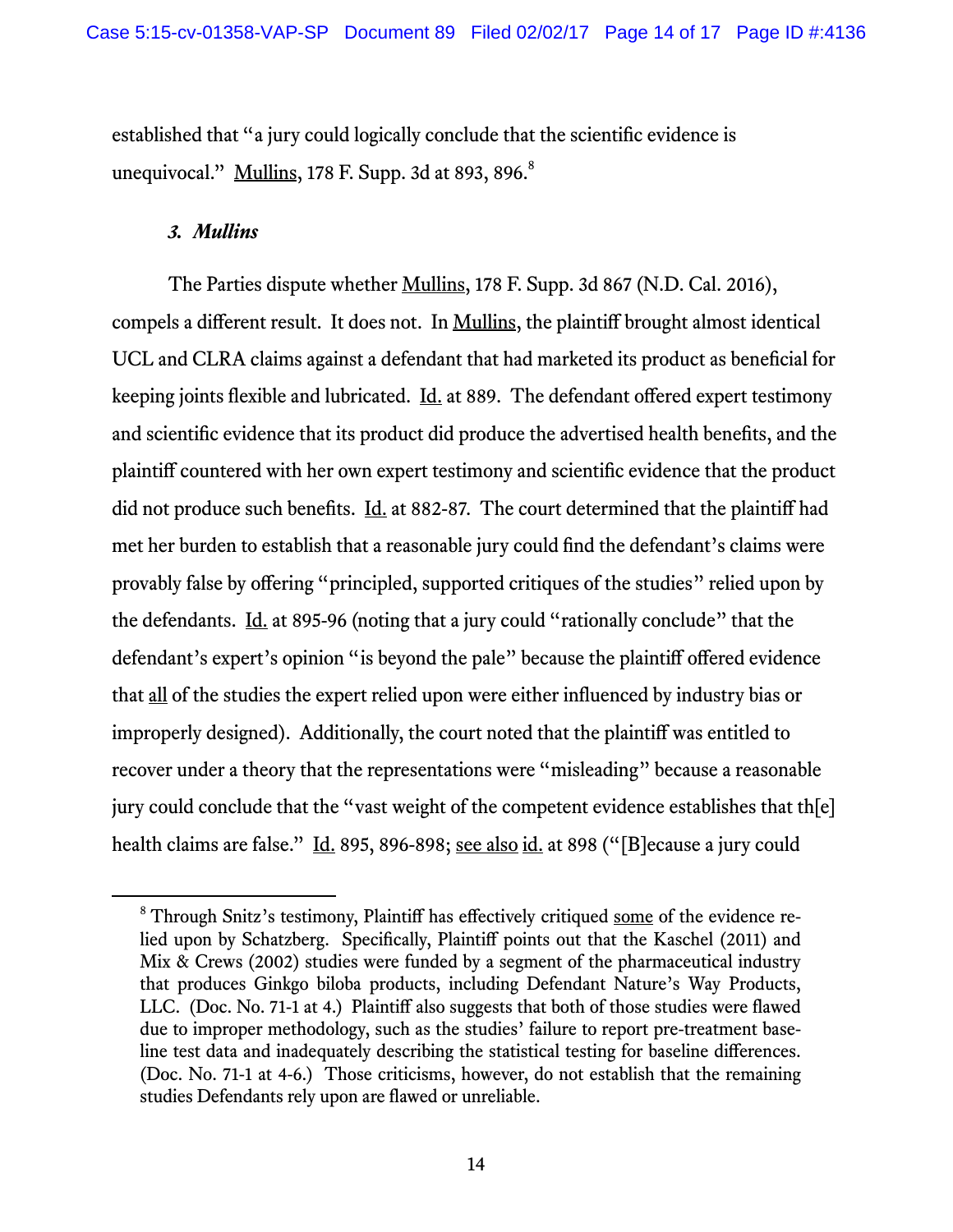logically decide that [plaintiff's expert's] testimony and his studies <u>foreclose any</u> possibility that Joint Juice drinkers will benefit from the substance, [Defendant's] motion for summary judgment must be denied.") (emphasis added).

Here, as in <u>Mullins</u>, both sides have produced expert testimony and scientific research in support of their claims. Unlike in Mullins, however, Plaintiff has not offered a "principled, supported critique" of "each of the studies finding beneficial effects of [Defendants' products]." Id. at 895. As noted above, Plaintiff's only criticism of Schatzberg's reliance on the Hopfermuller (1994) meta-analysis and the five other studies cited in the Mix & Crews (2000) report—Rai et al. (1991); Grassel (1992); Allain et al. (1993); Hofferberth (1994); Semlitsch et al. (1995)—is that they are less recent than the reviews relied upon by Snitz. Similarly, Plaintiff's only criticism of Schatzberg's reliance on the Herrschaft et al. (2012), Grass-Kapanke et al. (2011), and Le Bars et al. (1997) studies is that those studies are inconsistent with the studies and reviews relied upon by Snitz. Plaintiff falls short of challenging the methodology, structure, or independence of any of those studies. As a result, Plaintiff's criticisms of the meta-analysis and studies relied upon by Schatzberg are insufficient to allow a reasonable juror conclude that there is no scientific support for Defendants' claims. Put differently, Plaintiff's criticisms are insufficient to meet her burden to prove falsity. See Mullins, 178 F. Supp. 3d at 895 (stating that a plaintiff can prove a defendant's "claims are literally false if a reasonable jury concludes that all *reasonable* scientists agree" that the products do not provide the advertised health benefits) (emphasis added); see also Scheuerman, 2012 WL 2916827, at \*8 ("A demonstration of 'limited support' does not satisfy Plaintiffs' burden to prove falsity."). Likewise, Plaintiff has not established that a reasonable juror could conclude Defendants' claims were misleading because her criticisms fall short of "foreclose [ing] any possibility" that Defendants' products provide the advertised benefits. Mullins, 178 F. Supp. 3d at 898.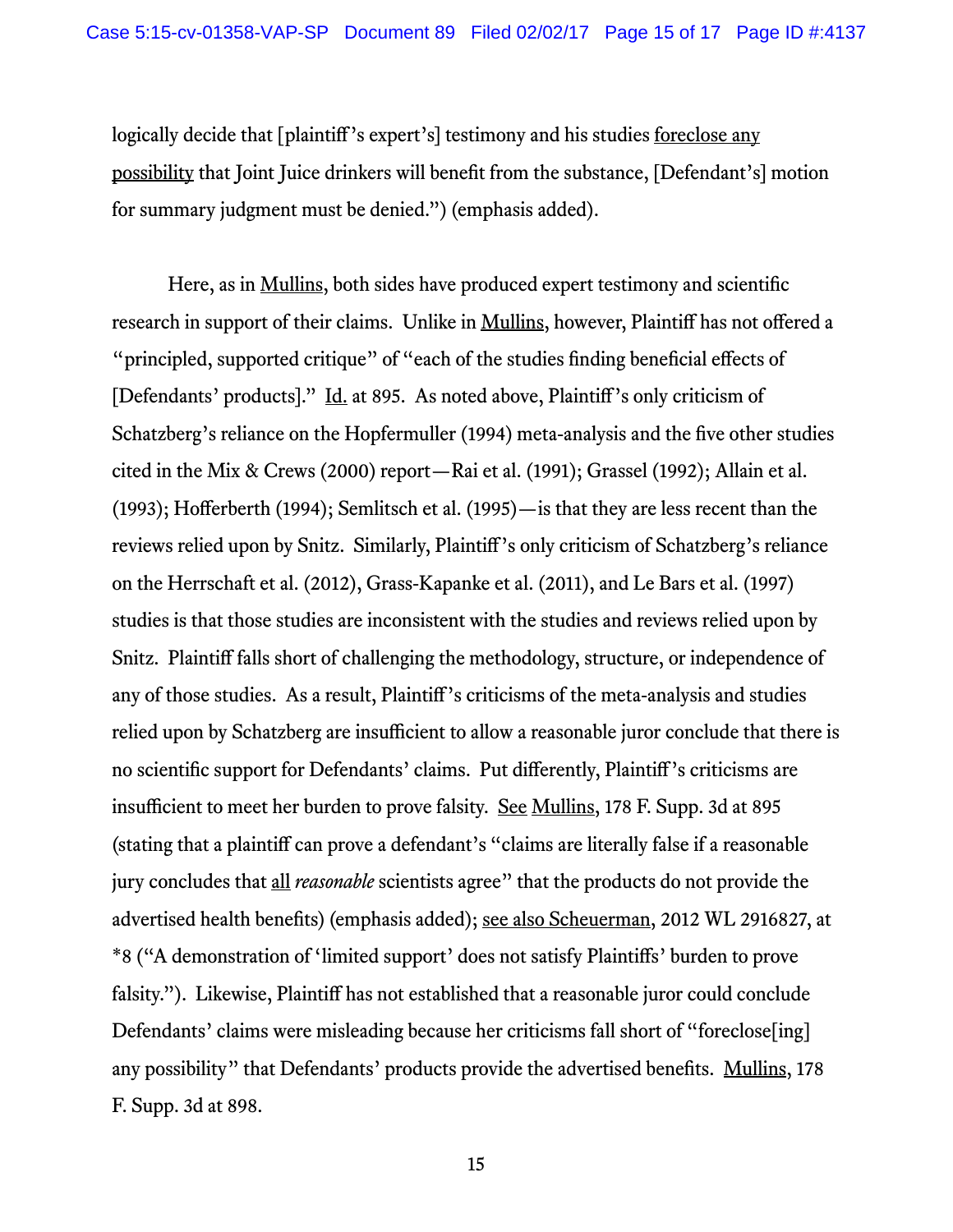Plaintiff, therefore, has not demonstrated that Defendants misled their customers. "Plaintiff['s] expert[], if believed by a reasonable jury, demonstrates that [Defendants'] scientific substantiation for its product claims is not strongly substantiated. However, this does not establish a trial[able] issue of fact that [Defendants'] . . . advertising claim[s] [are] false or misleading." Id. at \*9. Accordingly, the Court holds that Defendants are entitled to summary adjudication as to Plaintiff's UCL and CLRA claims.

## **D. Breach of Express Warranty**

Plaintiff's final claim is that "Defendants breach the terms of [their] contract, including the express warranties, with Plaintiff and the Class by not providing the Ginkgold Products that could provide the cognitive health and brain function benefits as represented and described above." (Doc. No. 1 at 28.)

"Under California law a claim for breach of express warranty requires a showing of 'the exact terms of the warranty, plaintiff's reasonable reliance thereon, and a breach of that warranty which proximately causes plaintiff injury.'" Stanley, 2012 WL 1132920, at \*10. "Here, Plaintiff has failed to identify any 'express warranty' made by Defendant[s] regarding [her use of Ginkgold]." Id. Nothing on Ginkgold's packaging warranted that Plaintiff would "feel[] . . . different" after two to three weeks of use of the product. (Doc. Nos. 50-1 at 4; 50-28 at 14.) Further, as noted above, Plaintiff has failed to establish that Defendants breached any promises made through their advertising, as the relevant scientific evidence before the Court is equivocal as to the effects of consuming Ginkgo biloba. Defendants, therefore, are entitled to summary adjudication on Plaintiff's express warranty claim.